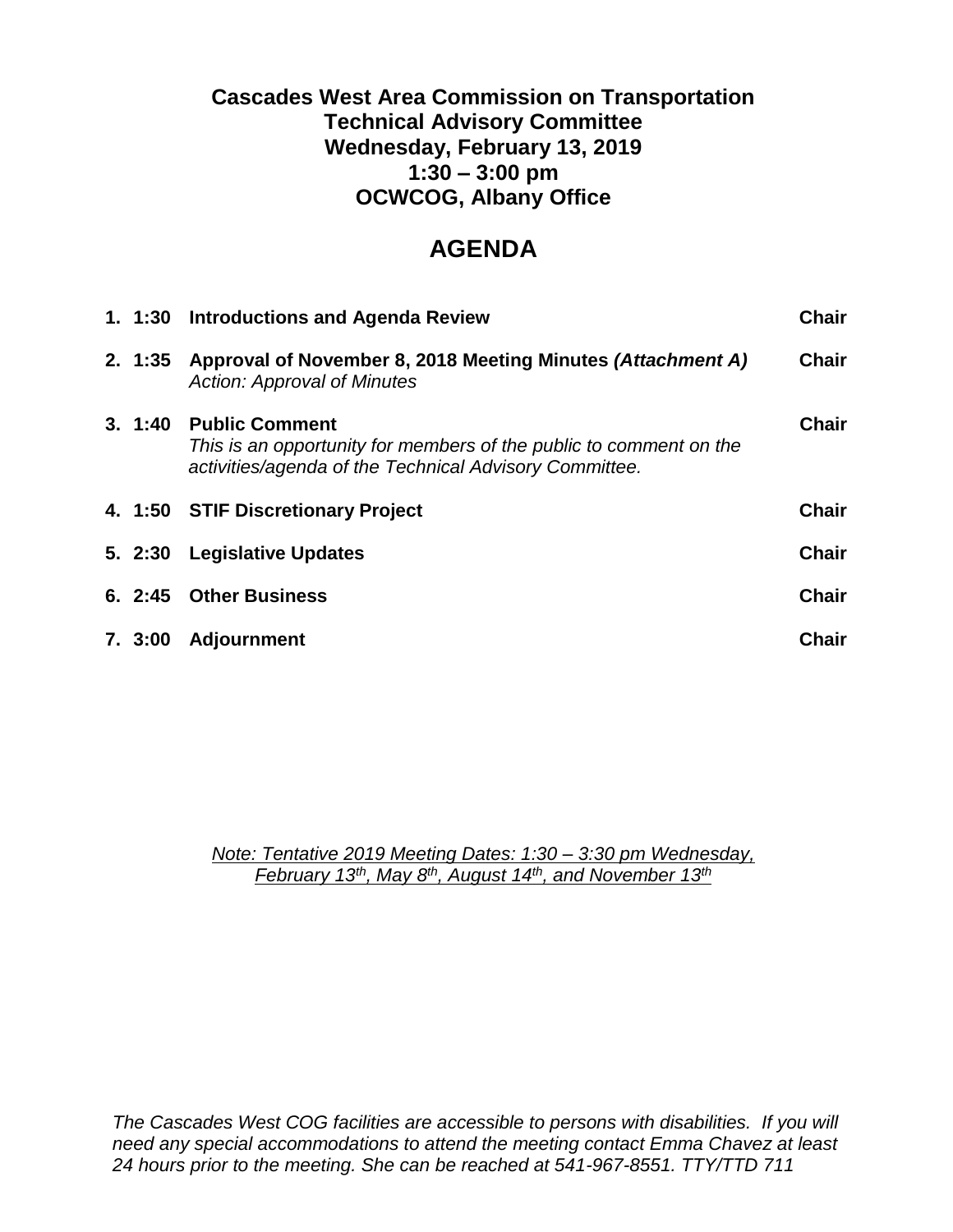# **Cascades West Area Commission on Transportation Technical Advisory Committee Meeting Wednesday, November 8, 2017 Cascades West Center, Albany Oregon**

# **Draft Minutes**

**Attendees:** Ali Bonakdar, Derrick Tokos, Greg Gescher, Pam Barlow-Lind, Roy Kinion, James Feldmann, Laurel Byer (for Josh Wheeler), and Chris Bailey (for Ron Irish) **Guests:** Chris Bailey, and Matt Lawyer **Staff:** Tarah Campi, and Emma Chavez

- **1. Welcome and Agenda Review** Meeting opened at 1:33 pm by Chair Greg Gescher. There were no changes to the agenda.
- **2. Approval of November 9, 2016 Meeting Minutes** Motion made by Ali Bonakdar, seconded by Roy Kinion. Minutes approved by consensus.
- **3. Public Comment Opportunity** There were no public comments.

# **4. Discussion of TAC Membership**

Staff, Tarah Campi advised that the TAC does not meet frequently and it is projected that there will be two meetings next year; one for the Aviation Grant next fall and a Park and Ride Plan recommendations meeting likely in spring or summer.

Staff questioned if the TAC would like to engage in a comprehensive member recruitment to all the jurisdictions within the ACT. It's been a couple of years since this has been done. This is to ensure that all jurisdictions are aware that they may appoint someone to the TAC or reappoint as needed. Additionally, a new TAC Chair may now be appointed.

The Chair, Greg Gescher stated that it would be good for a comprehensive member recruitment to take place.

It was questioned when the CWACT Full Commission last discussed the TAC membership and the role it plays. Campi advised that a comprehensive Full Commission member update will be taking place in the next couple of months. One recommendation would be to discuss with the Executive Committee between now and 2018 and do a recruitment in February or March of 2018 for the TAC specifically Attachment A<br>
oy Kinion,<br>
ish)<br>
inges to the<br>
red by<br>
the vears since this<br>
y may appoint<br>
chair may now<br>
sive member<br>
sive member<br>
extraction<br>
ween now and<br>
ecifically<br>
y application<br>
017, the role of<br>
raction (of the ve

Bonakdar noted that in past years, the TAC was very active in reviewing application proposals for grants and programs such as Connect Oregon. With HB 2017, the role of the committee may be enhanced with many program applications that will need to be reviewed and recommend to the Full Commission.

Pam Barlow-Lind advised that she appreciates staffs follow up with the TAC's meeting notices. She requested that tentative quarterly meetings be set on member calendars that could be cancelled as appropriate. Staff will follow up with an Outlook quarterly invite to TAC members.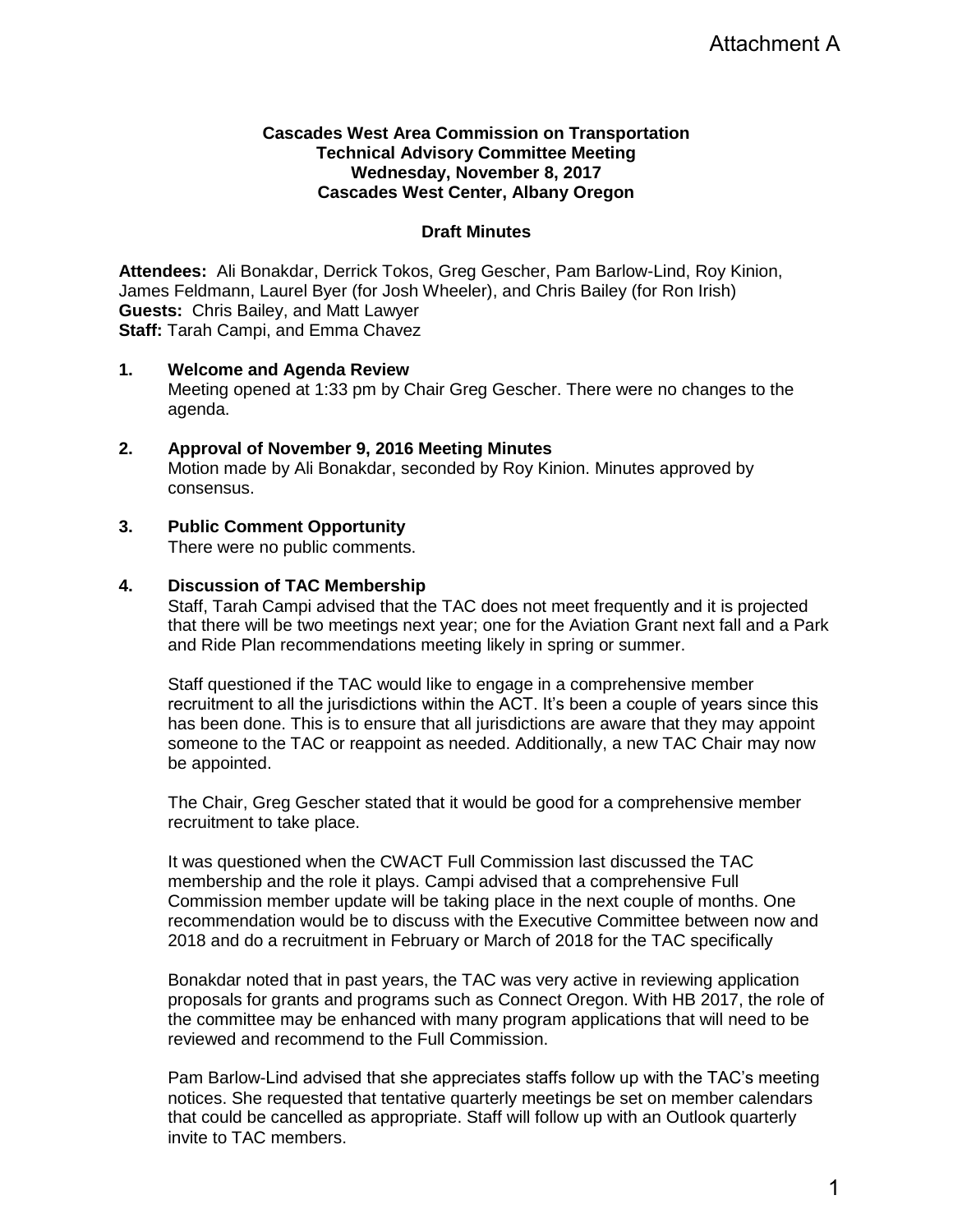Staff will touch base with the Executive Committee between now and 2018 in regards to the ongoing role of the TAC and potential work items coming forward. Staff will look to do outreach to all member jurisdictions to renew and or encourage TAC membership.

Pam nominated Ali Bonakdar to serve as Chair of the TAC. Bonakdar accepted. Members met consensus.

# **5. Review of Aviation Grant Applications**

Chris Bailey with the City of Albany and Matt Lawyer with the Oregon Department of Aviation (ODA) provided details on the review process of the Aviation Grant applications.

The ODA is evaluating grant applications for its Critical Oregon Airport Relief (COAR) Aviation System Action Program (ASAP). COAR grants are awarded to public-use airports in Oregon through a competitive application process. These grants can provide up to \$150,000 in funding per project which may be used to match Federal Aviation Administration (FAA) grants; to provide funding for safety and infrastructure development projects; or for projects that will provide aviation-related economic benefits to the airport.

Four applications have been submitted from the Cascades West Area Commission on Transportation (CWACT) Region: City of Newport (three applications) and City of Albany (one application). In total, ODA has received 59 applications statewide totaling \$5.9 million; available funds are \$1.5 million. ODA will prioritize funding as follows:

# **1 st priority – Assist with match requirements for FAA Airport Improvement Program (AIP) grants**

*The CWACT area has produced 2 applications in this category:* 

- *City of Newport Application #1, Predesign for storm pipe rehab (\$18,924 request to ODA and \$60,000 total project cost)*
- *City of Albany Application Taxi-way connector realign, apron rehab (\$129,150 request to ODA and \$1,435,000 total project cost)*

#### **2 nd priority – Safety and infrastructure development: Resiliency**

*The CWACT area has produced 2 applications in this category:* 

- *City of Newport Application #2, Emergency generator (\$150,000 request to ODA and \$300,000 total project cost)*
- *City of Newport Application #3, Emergency solar power/battery storage (\$45,000 request to ODA and \$90,000 total project cost)*

# **3 rd priority – Aviation-related economic benefits related to airports**

*(No grant applications from CWACT area)* 

The TAC evaluated based on the following criteria:

- Whether a proposed transportation project is a critical link connecting elements of Oregon's transportation system that will measurably improve utilization and efficiency of the system.
- How much of the cost of a proposed transportation project can be borne by the applicant.
- Whether a proposed transportation project is ready for construction.